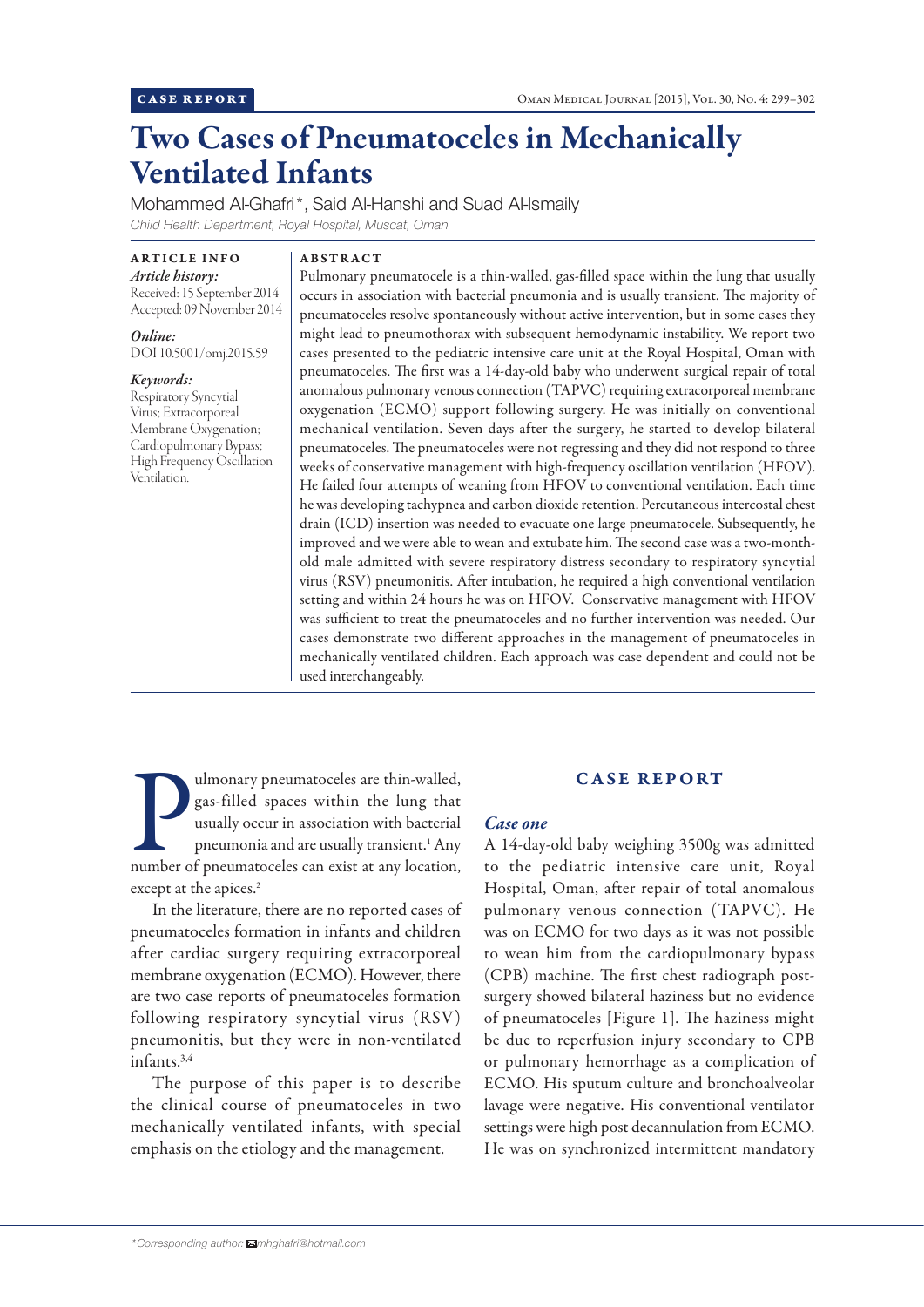

Figure 1: Chest radiograph of a 14-day-old baby (case one)immediately following cardiac surgery showed no evidence of pneumatoceles.



Figure 2: Chest radiograph of a 14-day-old baby (case one) showing bilateral pneumatoceles.

ventilation/pressure control (SIMV/PC) with the following settings: peak inspiratory pressure (PIP) 25, positive end-expiratory pressure (PEEP) 6cm H2 O, respiratory rate 35 breaths/min and fraction of inspired oxygen  $(\text{FiO}_2)$  0.6. His arterial blood gas showed respiratory acidosis (pH 7.15 and  $pCO<sub>2</sub>$  72mmHg). He was put on high-frequency oscillation ventilation (HFOV) with the following settings: MAP 20, amplitude 35, frequency 8.5 and FiO<sub>2</sub> 0.6. His blood gas had improved to pH 7.34 and p $\rm CO_{2}$  56mmHg. Seven days later, he started to develop bilateral pneumatoceles; the largest was 7.2cm×5.5cm [Figure 2], which worsened with time. Conservative management with low setup on the HFOV was given for about three weeks without improvement of the pneumatoceles size. He failed to wean from HFOV to conventional ventilation. He

developed tachypnea and carbon dioxide retention with each weaning attempt.

Since he was not improving on HFOV, a size 12 gauge percutaneous intercostal chest drain (ICD) was inserted to evacuate the posteriorly located right sided pneumatocele which was demonstrated by the lateral chest radiograph. Low-pressure wall suction (10cm  $H_2O$ ) was applied. Following this, there was progressive shrinkage of the pneumatocele on the right side and within one day we managed to wean him from HFOV to conventional mechanical ventilation. He was successfully extubated after one week. He developed bronchopleural fistula (BPF) and the ICD continued to bubble for a total of three weeks before it was removed. He was discharged from the pediatric intensive care unit on day 56 postcardiac surgery. A chest radiograph before discharge showed significant resolution of the pneumatoceles; however, small bilateral residual pneumatoceles persisted for few weeks before they resolved.

### *Case two*

A two-month-old male baby, weighing 4000g, was admitted to the pediatric intensive care unit with severe respiratory syncytial virus (RSV) pneumonitis.

His initial chest radiograph showed mild haziness bilaterally. He had severe bronchospasm which required treatment with inhaled salbutamol and ipratropium bromide along with intravenous hydrocortisone and magnesium sulfate infusion. His arterial blood gas analysis showed severe respiratory acidosis with a pH of 7.1 and a pCO<sub>2</sub> of  $90 \text{mmHg}$ despite being on high setting (SIMV/PC/PS: PIP 26, PEEP 5, respiratory rate 35 breaths/min and FiO<sub>2</sub> 0.5). Within a few hours, he was put on HFOV, which dramatically improved his  $PCO_2$  level. Cefotaxime was administered to cover for possible bacterial pneumonia and oseltamivir phosphate for possible H1N1 infection. Sputum and blood cultures were both negative. The respiratory viral panel was positive for RSV but negative for H1N1.

Five days later, he developed right sided pneumatocele measuring 3.6cm×6.6cm [Figure 3]. He required mechanical ventilation for a total of three weeks. The pneumatocele resolved completely with conservative management on HFOV. He was found to have features suggestive of Jeune syndrome (asphyxiating thoracic dystrophy). Jeune syndrome is an autosomal recessive skeletal dysplasia

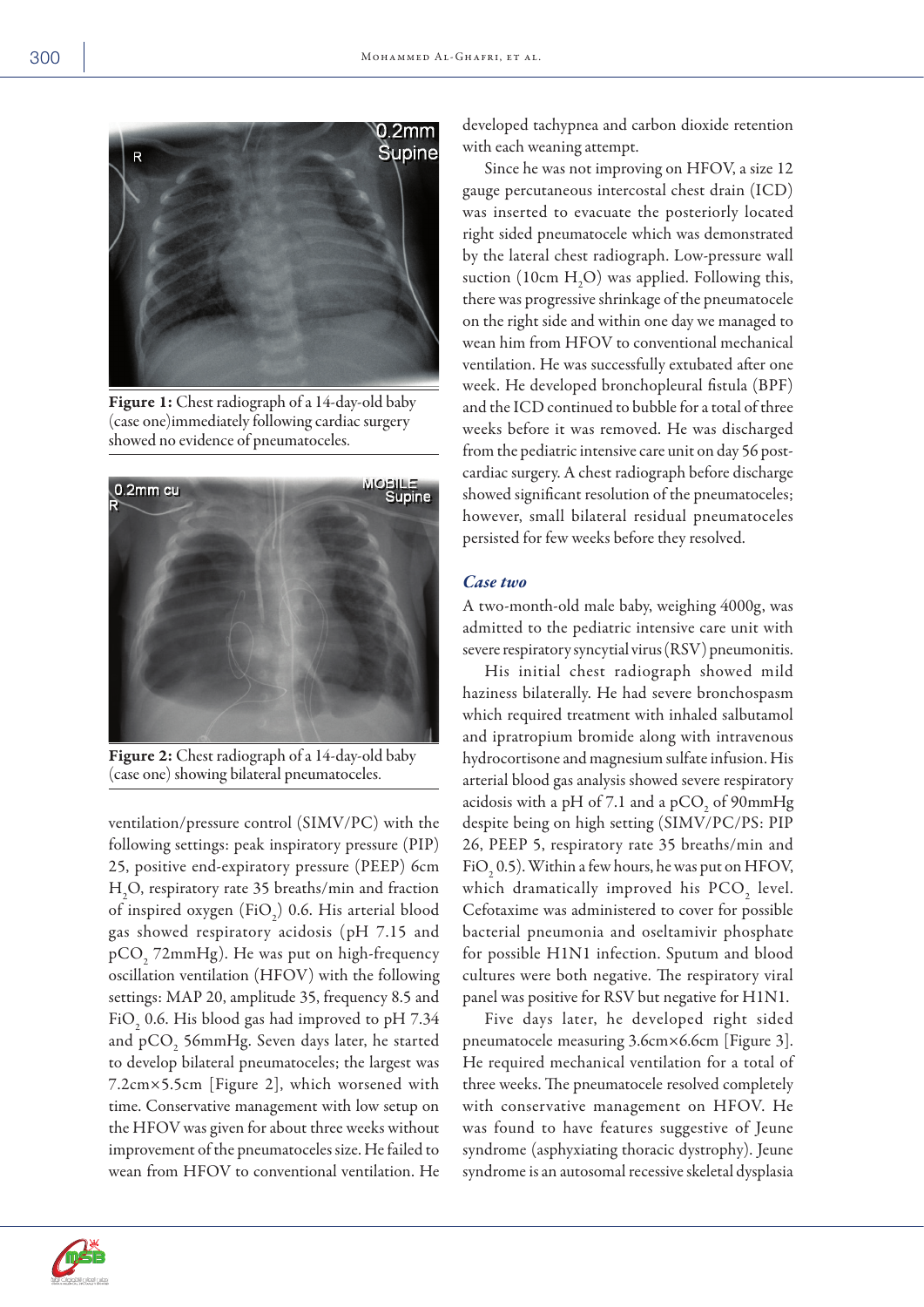

Figure 3: Right sided pneumatocele was visible by chest radiograph (case two).

characterized by a small, narrow chest and variable limb shortness with considerable neonatal mortality due to recurrent chest infections.<sup>5</sup> Because of his severe course, immunological tests were performed and showed normal immunoglobulin levels and lymphocyte subset. The infant stayed in the pediatric intensive care unit for a total of 30 days.

#### DISCUSSION

Pulmonary pneumatoceles are thin-walled, aircontaining spaces that have been recognized as a possible complication of pneumonia with various infectious etiologies.6,7 The incidence of postinfectious pneumatocele formation in cases of pneumonia in children ranges between two and eight percent.<sup>8</sup>

In case one, multiple pneumatoceles were noted one week after TAPVC repair and ECMO. Unfortunately, the size of the pneumatoceles did not regress despite being on HFOV for about three weeks. There are no clear guidelines for conservative treatment versus percutaneous drainage of the pneumatoceles. However, based on our experience with this patient, percutaneous drainage should be considered when conservative management fails to show regression of the pneumatoceles. Shen et al,<sup>9</sup> reported the successful use of HFOV in the treatment of a three-year-old child who developed large pneumatocele secondary to pneumonia. The recommended duration of HFOV use in the treatment of pneumatocele is not known. We used it for about three weeks without any improvement. Rupture of

the pneumatocele will cause pneumothorax or the formation of bronchopleural fistula (BPF) especially during mechanical ventilation, which was the case with this infant.<sup>2,10,11</sup>

Ku et al,<sup>12</sup> reported the case of a 15-month-old girl who developed multiple tension pneumatoceles secondary to pneumococcus pneumonia. She experienced severe cardio-respiratory compromise that was unresponsive to conservative treatment with HFOV. The condition was successfully treated with percutaneous intercostal drain for decompression. In another study, a 10-month-old boy had multiple tension pneumatoceles that developed four weeks after methicillin-resistant *Staphylococcus aureus*  (MRSA) pneumonia.13 The pneumatoceles did not respond to ICD and the infant required a lobectomy.

The incidence of pneumatocele formation secondary to RSV pneumonitis is unknown. Fujii et al,14 reported the case of a one-month-old extremely premature infant with respiratory distress syndrome and enlarging pneumatocele secondary to respiratory syncytial viral pneumonitis, which was successfully managed with the placement of a percutaneous pigtail catheter.

In our second case, the pneumatocele resolved without the need for ICD. The child was treated conservatively with HFOV. It is a well-known fact that HFOV decreases airway pressures, reduces the risk of barotrauma, and improves ventilation/ perfusion matching and gas exchange.<sup>15</sup> Hence, it is possible that the use of HFOV in this patient contributed to the resolution of the pneumatocele. Therefore, it is wise to try HFOV in mechanically ventilated patient with pneumatocele. However, if the use of HFOV fails to resolve the pneumatocele or if the patient showed hemodynamic instability, then an ICD must be inserted.

It is difficult to say how long we should continue with conservative treament. In the first case, we continued for three weeks before the use of an ICD. He had already failed to wean from HFOV four times.

In the second case, the pneumatocele resolved spontaneously within one week of conservative management with HFOV. Therefore, it might be logical to give the pneumatocele some time, which might be weeks, to resolve by the use of conservative measures before the use of ICD, as long as the patient's condition allows.